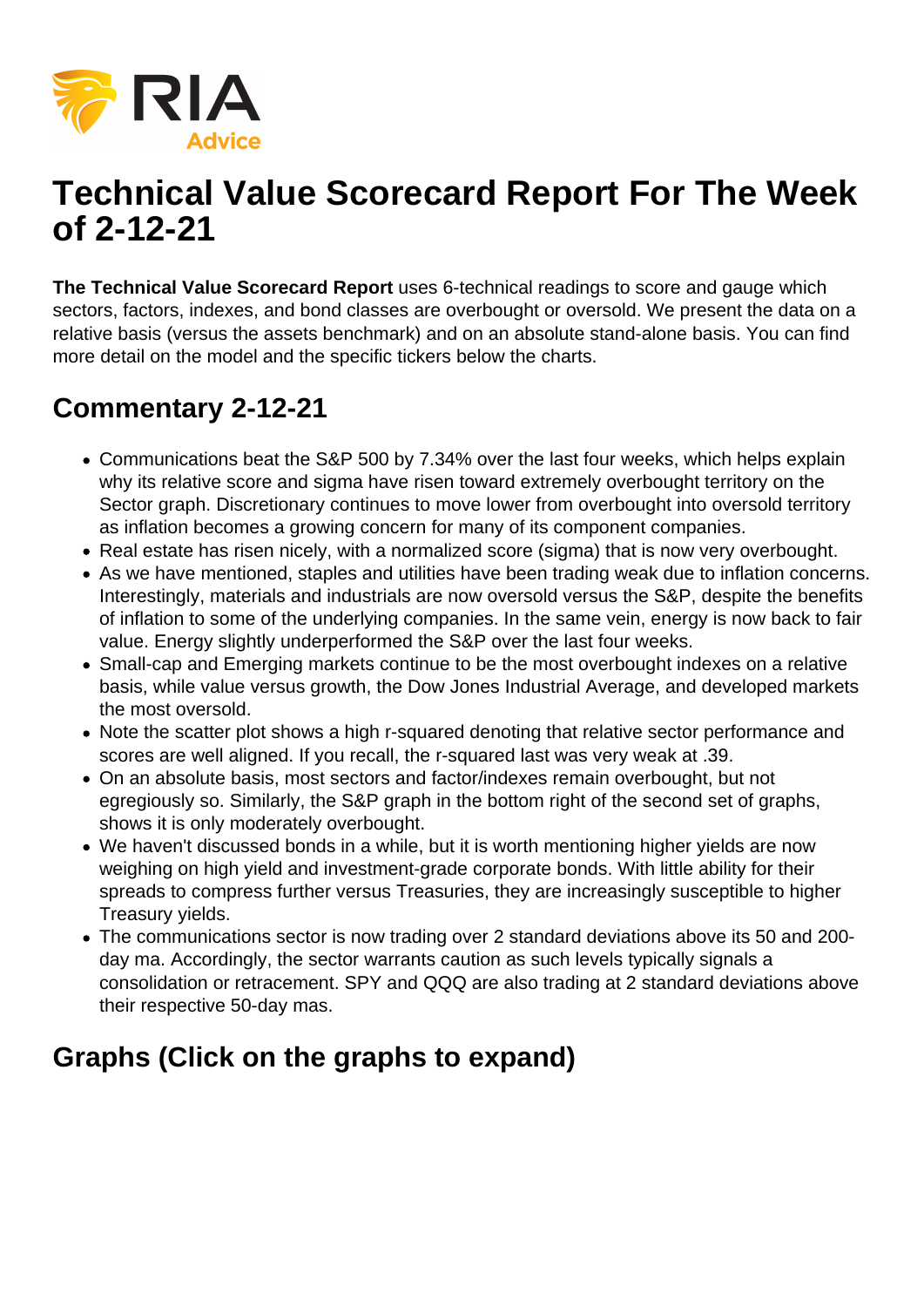## Users Guide

The score is a percentage of the maximum/minimum score, as well as on a normalized basis [\(sigma](https://www.investopedia.com/terms/s/standarddeviation.asp)) for the last 200 trading days. Assets with scores over or under +/-60% and sigmas over or under +/-2 are likely to either consolidate or change trend. When both the score and sigma are above or below those key levels simultaneously, the signal is stronger.

The first set of four graphs below are relative value-based, meaning the technical analysis score and sigma is based on the ratio of the asset to its benchmark. The second set of graphs is computed solely on the price of the asset. Lastly, we present "Sector spaghetti graphs" which compare momentum and our score over time to provide further current and historical indications of strength or weakness. The square at the end of each squiggle is the current reading. The top right corner is the most bullish, while the bottom left corner the most bearish.